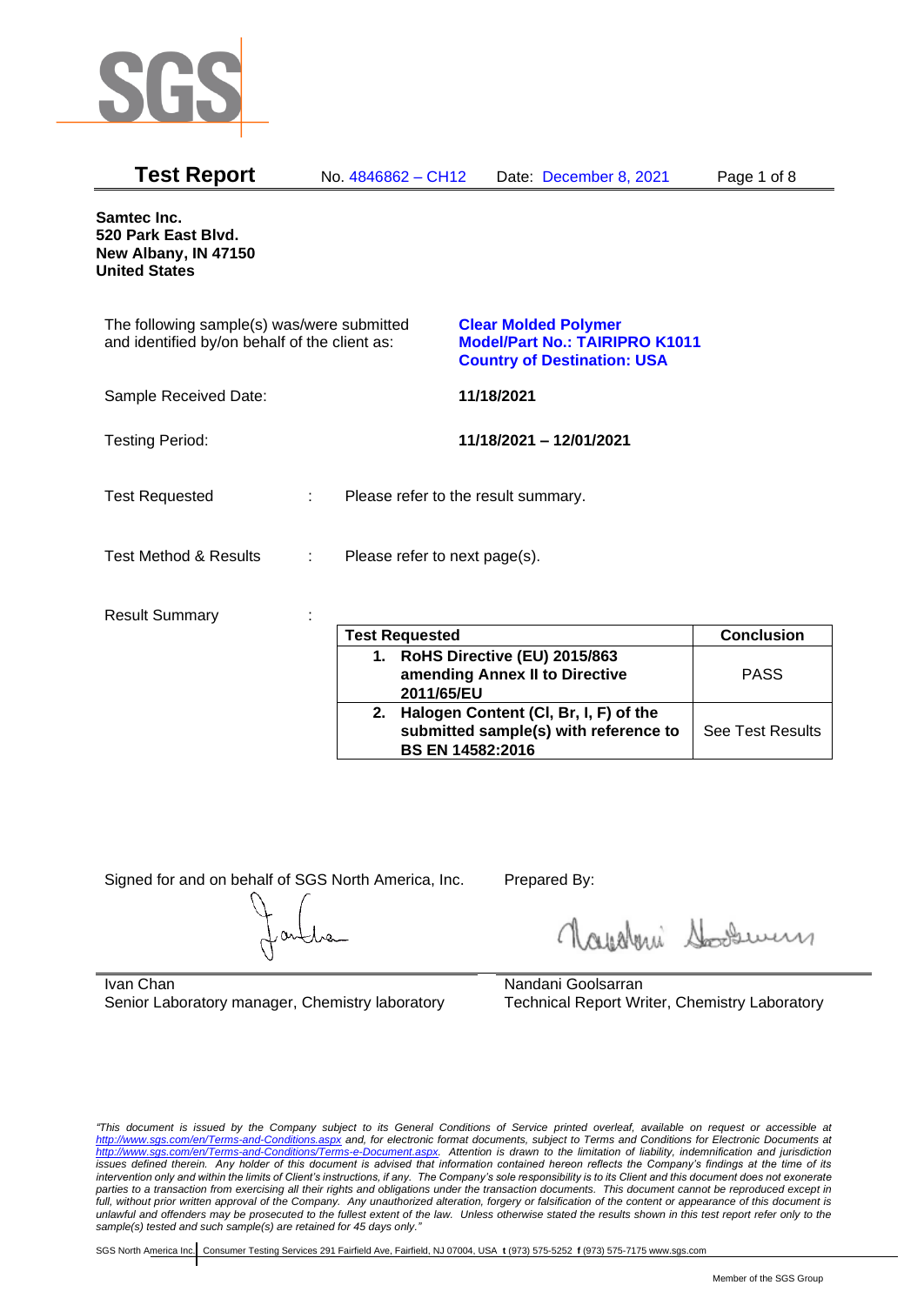

| <b>Test Report</b> | No. 4846862 - CH12 | Date: December 8, 2021 | Page 2 of 8 |
|--------------------|--------------------|------------------------|-------------|
|--------------------|--------------------|------------------------|-------------|

### **1. RoHS Directive (EU) 2015/863 amending Annex II to Directive 2011/65/EU**

#### **Testing was done at an SGS Affiliate Laboratory:**

| Specimen | <b>SGS Sample ID</b>                 | <b>Description</b> |
|----------|--------------------------------------|--------------------|
| No.      |                                      |                    |
|          | HKT21-058357.012 Translucent plastic |                    |

#### Remarks :

 $(1)$  1 mg/kg = 1 ppm = 0.0001%

(2) MDL = Method Detection Limit

- (3)  $ND = Not$  Detected ( < MDL)
- $(4)$  "-" = Not Regulated

## Test Method : With reference to IEC 62321-4:2013+A1:2017, IEC62321-5:2013, IEC62321-7-2:2017, IEC62321-6:2015 and IEC62321-8:2017, analyzed by ICP-OES, UV-Vis and GC-MS. (Decision Rule: please refer to appendix 1: Category 1)

| Limit | Unit  | <b>MDL</b>     | 012       |
|-------|-------|----------------|-----------|
| 100   | mg/kg | $\mathbf{2}$   | <b>ND</b> |
| 1,000 | mg/kg | $\overline{2}$ | <b>ND</b> |
| 1,000 | mg/kg | $\mathbf{2}$   | <b>ND</b> |
| 1,000 | mg/kg | 8              | <b>ND</b> |
| 1,000 | mg/kg |                | <b>ND</b> |
|       | mg/kg | 5              | <b>ND</b> |
|       | mg/kg | 5              | <b>ND</b> |
|       | mg/kg | 5              | <b>ND</b> |
|       | mg/kg | 5              | <b>ND</b> |
|       | mg/kg | 5              | <b>ND</b> |
|       | mg/kg | 5              | <b>ND</b> |
|       | mg/kg | 5              | <b>ND</b> |
|       | mg/kg | 5              | <b>ND</b> |
|       | mg/kg | 5              | <b>ND</b> |
|       | mg/kg | 5              | <b>ND</b> |
| 1,000 | mg/kg |                | <b>ND</b> |
|       | mg/kg | 5              | <b>ND</b> |
|       | mg/kg | 5              | <b>ND</b> |
|       | mg/kg | 5              | <b>ND</b> |
|       | mg/kg | 5              | <b>ND</b> |
|       | mg/kg | 5              | <b>ND</b> |
|       |       |                |           |

*"This document is issued by the Company subject to its General Conditions of Service printed overleaf, available on request or accessible at <http://www.sgs.com/en/Terms-and-Conditions.aspx> and, for electronic format documents, subject to Terms and Conditions for Electronic Documents at [http://www.sgs.com/en/Terms-and-Conditions/Terms-e-Document.aspx.](http://www.sgs.com/en/Terms-and-Conditions/Terms-e-Document.aspx) Attention is drawn to the limitation of liability, indemnification and jurisdiction issues defined therein. Any holder of this document is advised that information contained hereon reflects the Company's findings at the time of its intervention only and within the limits of Client's instructions, if any. The Company's sole responsibility is to its Client and this document does not exonerate*  parties to a transaction from exercising all their rights and obligations under the transaction documents. This document cannot be reproduced except in *full, without prior written approval of the Company. Any unauthorized alteration, forgery or falsification of the content or appearance of this document is unlawful and offenders may be prosecuted to the fullest extent of the law. Unless otherwise stated the results shown in this test report refer only to the sample(s) tested and such sample(s) are retained for 45 days only."*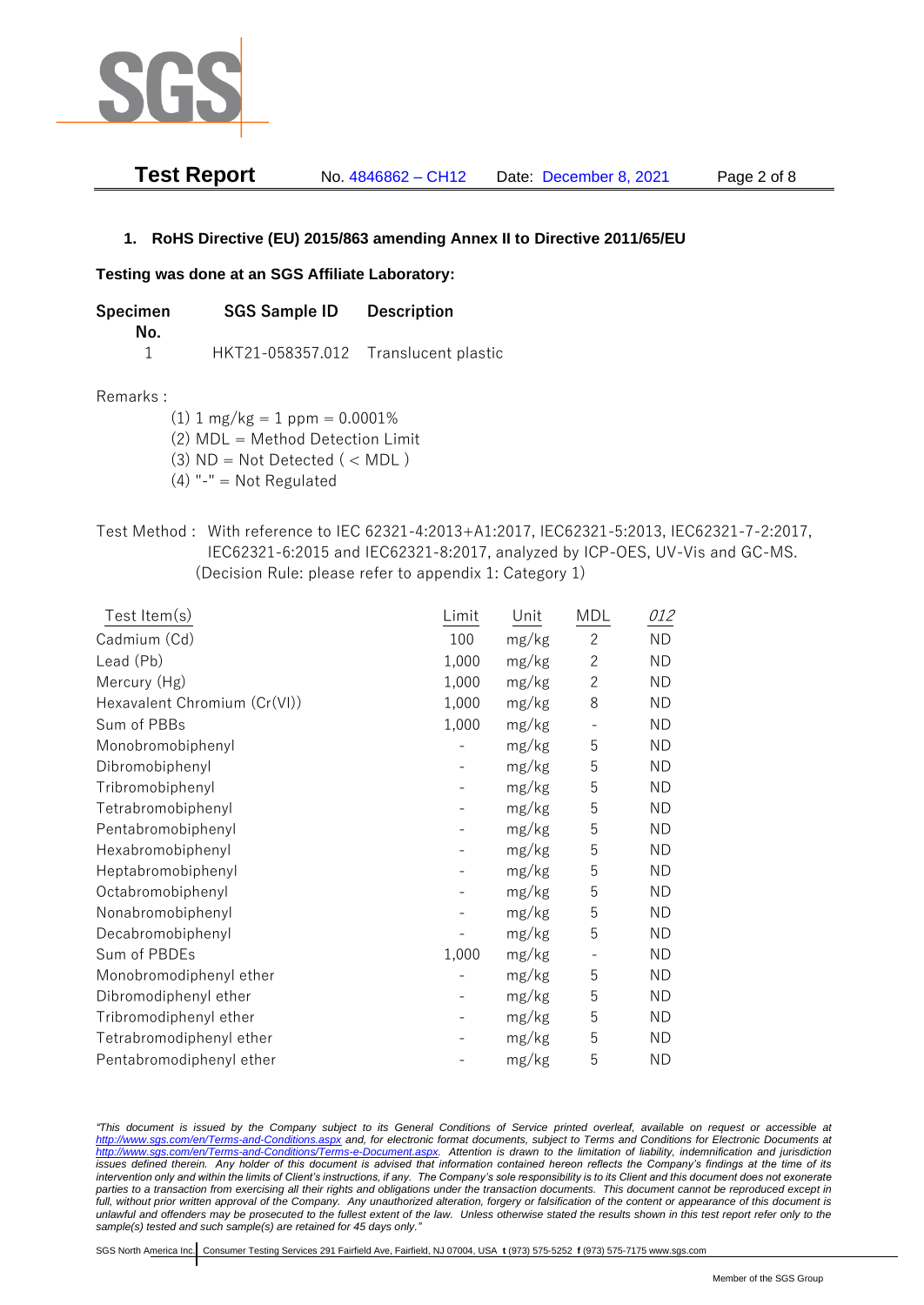

| <b>Test Report</b>                  | No. 4846862 - CH12<br>Date: December 8, 2021 |       | Page 3 of 8 |            |  |
|-------------------------------------|----------------------------------------------|-------|-------------|------------|--|
|                                     |                                              |       |             |            |  |
| Test Item $(s)$                     | Limit                                        | Unit  | <b>MDL</b>  | <i>012</i> |  |
| Hexabromodiphenyl ether             |                                              | mg/kg | 5           | <b>ND</b>  |  |
| Heptabromodiphenyl ether            |                                              | mg/kg | 5           | ND         |  |
| Octabromodiphenyl ether             | -                                            | mg/kg | 5           | ΝD         |  |
| Nonabromodiphenyl ether             | -                                            | mg/kg | 5           | ΝD         |  |
| Decabromodiphenyl ether             | $\qquad \qquad \blacksquare$                 | mg/kg | 5           | ΝD         |  |
| Dibutyl Phthalate (DBP)             | 1,000                                        | mg/kg | 50          | ΝD         |  |
| Benzylbutyl Phthalate (BBP)         | 1,000                                        | mg/kg | 50          | ΝD         |  |
| Bis-(2-ethylhexyl) Phthalate (DEHP) | 1,000                                        | mg/kg | 50          | ΝD         |  |
| Diisobutyl Phthalate (DIBP)         | 1,000                                        | mg/kg | 50          | ND         |  |

Notes :

(1) The maximum permissible limit is quoted from RoHS Directive (EU) 2015/863. IEC 62321 series is equivalent to EN 62321 series [http://www.cenelec.eu/dyn/www/f?p=104:30:1742232870351101::::FSP\\_ORG\\_ID,FSP\\_LANG\\_](http://www.cenelec.eu/dyn/www/f?p=104:30:1742232870351101::::FSP_ORG_ID,FSP_LANG_ID:1258637,25) [ID:1258637,25](http://www.cenelec.eu/dyn/www/f?p=104:30:1742232870351101::::FSP_ORG_ID,FSP_LANG_ID:1258637,25)

## **2. Halogen**

### **Testing was done at an SGS Affiliate Laboratory:**

Test Method : With reference to EN 14582:2016, analysis was performed by IC.

| Test Item $(s)$ | Limit | Unit  | MDL | 012 |
|-----------------|-------|-------|-----|-----|
| Fluorine (F)    |       | mg/kg | 50  | ΝD  |
| Chlorine (CI)   |       | mg/kg | 50  | ΝD  |
| Bromine (Br)    |       | mg/kg | 50  | ΝD  |
| lodine (I)      |       | mg/kg | 50  | ΝD  |
|                 |       |       |     |     |

Notes :

(1) The measurement report of the expanded uncertainty with confident level 95% by coverage factor k=2, is 20% for each analyte of Fluorine, Chlorine, Bromine and Iodine.

*<sup>&</sup>quot;This document is issued by the Company subject to its General Conditions of Service printed overleaf, available on request or accessible at <http://www.sgs.com/en/Terms-and-Conditions.aspx> and, for electronic format documents, subject to Terms and Conditions for Electronic Documents at [http://www.sgs.com/en/Terms-and-Conditions/Terms-e-Document.aspx.](http://www.sgs.com/en/Terms-and-Conditions/Terms-e-Document.aspx) Attention is drawn to the limitation of liability, indemnification and jurisdiction issues defined therein. Any holder of this document is advised that information contained hereon reflects the Company's findings at the time of its intervention only and within the limits of Client's instructions, if any. The Company's sole responsibility is to its Client and this document does not exonerate*  parties to a transaction from exercising all their rights and obligations under the transaction documents. This document cannot be reproduced except in *full, without prior written approval of the Company. Any unauthorized alteration, forgery or falsification of the content or appearance of this document is unlawful and offenders may be prosecuted to the fullest extent of the law. Unless otherwise stated the results shown in this test report refer only to the sample(s) tested and such sample(s) are retained for 45 days only."*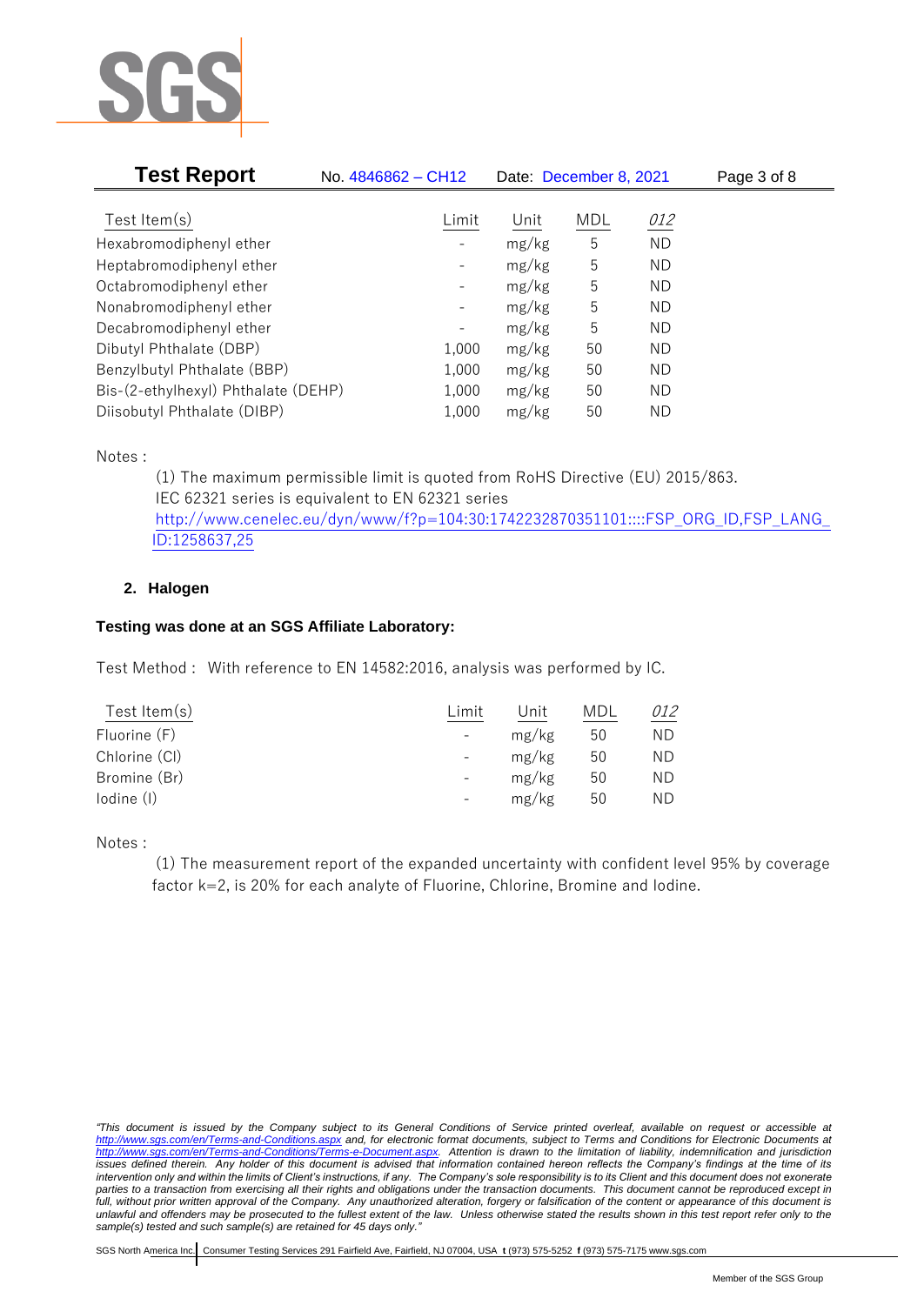

**Test Report** No. 4846862 – CH12 Date: December 8, 2021 Page 4 of 8

#### Appendix 1

| Category                | Decision Rule Statement                                                                                                                                                                                                                                                                                                                                                                                                                                                                                                                                                                                                                                                                                                                                                                                                                                                                                                                                                                                                                                                                                                                                                                                                                                                                                                                                                                                                                          |  |  |
|-------------------------|--------------------------------------------------------------------------------------------------------------------------------------------------------------------------------------------------------------------------------------------------------------------------------------------------------------------------------------------------------------------------------------------------------------------------------------------------------------------------------------------------------------------------------------------------------------------------------------------------------------------------------------------------------------------------------------------------------------------------------------------------------------------------------------------------------------------------------------------------------------------------------------------------------------------------------------------------------------------------------------------------------------------------------------------------------------------------------------------------------------------------------------------------------------------------------------------------------------------------------------------------------------------------------------------------------------------------------------------------------------------------------------------------------------------------------------------------|--|--|
| 1                       | The decision rule for conformity reporting is based on the non-binary statement with quard band (is<br>equal to the expanded measurement uncertainty with a 95% coverage probability, w = U95) in<br>ILAC-G8:09/2019 Clause 4.2.3.<br>"Pass - the measured value is within (or below / above) the acceptance limit, where the<br>А.<br>acceptance limit is below / above to the quard band," or "Pass - The measured values were<br>observed in tolerance at the points tested. The specific false accept risk is up to 2.5%.".<br><b>B.</b><br>"Conditional Pass - The measured values were observed in tolerance at the points tested.<br>However, a portion of the expanded measurement uncertainty intervals about one or more<br>measured values exceeded / out of tolerance. When the measured result is close to the<br>tolerance, the specific false accept risk is up to 50%."<br>C.<br>"Conditional Fail - One or more measured values were observed out of tolerance at the<br>points tested. However, a portion of the expanded measurement uncertainty intervals about<br>one or more measured values were in tolerance. When the measured result is close to the<br>tolerance, the specific false reject risk is up to 50%.".<br>"Fail - the measured value is out of (or below / above) the tolerance limit added / subtracted<br>D.<br>to the quard band." or "Fail - One or more measured values were observed out of tolerance |  |  |
| $\overline{2}$          | at the points tested". The specific false reject risk is up to 2.5%.<br>The decision rule for conformity reporting is based on BS EN 1811:2011+A1:2015: Reference test<br>method for release of nickel from all post assemblies which are inserted into pierced parts of the<br>human body and articles intended to come into direct and prolonged contact with the skin in<br>Section 9.2 interpretation of results.                                                                                                                                                                                                                                                                                                                                                                                                                                                                                                                                                                                                                                                                                                                                                                                                                                                                                                                                                                                                                            |  |  |
| $\overline{3}$          | The decision rule for conformity reporting is based on the general consideration of simple<br>acceptance as stated in ISO/IEC Guide 98-3: "Uncertainty of measurement - Part 3: Guide to the<br>expression of uncertainty in measurement (GUM 1995)", and more specifically for analytical<br>measurements to the EURACHEM/CITAC Guide 2012 "Quantifying Uncertainty in Analytical<br>Measurement".                                                                                                                                                                                                                                                                                                                                                                                                                                                                                                                                                                                                                                                                                                                                                                                                                                                                                                                                                                                                                                              |  |  |
| 4                       | The decision rule for conformity reporting is according to the IEC 62321-7-1 Edition 1.0 2015-09<br>Section 7: Table 1-(comparison to standard and interpretation of result)                                                                                                                                                                                                                                                                                                                                                                                                                                                                                                                                                                                                                                                                                                                                                                                                                                                                                                                                                                                                                                                                                                                                                                                                                                                                     |  |  |
| 5                       | The decision rule for conformity reporting is according to the IEC 62321-3-1 Edition 1.0 2013-06<br>Annex A.3 interpretation of result.                                                                                                                                                                                                                                                                                                                                                                                                                                                                                                                                                                                                                                                                                                                                                                                                                                                                                                                                                                                                                                                                                                                                                                                                                                                                                                          |  |  |
| 6                       | The decision rule for conformity reporting is according to the GB/T 26125-2011 Annex A to H                                                                                                                                                                                                                                                                                                                                                                                                                                                                                                                                                                                                                                                                                                                                                                                                                                                                                                                                                                                                                                                                                                                                                                                                                                                                                                                                                      |  |  |
| 7                       | The decision rule for conformity reporting is according to the requested specification or standard<br>(ASTM F963-17 section 4.3.5)                                                                                                                                                                                                                                                                                                                                                                                                                                                                                                                                                                                                                                                                                                                                                                                                                                                                                                                                                                                                                                                                                                                                                                                                                                                                                                               |  |  |
| $\overline{\mathbf{g}}$ | The decision rule for conformity reporting is according to the requested specification or standard<br>(AS/NZS ISO 8124 Part 3 section 4.2)                                                                                                                                                                                                                                                                                                                                                                                                                                                                                                                                                                                                                                                                                                                                                                                                                                                                                                                                                                                                                                                                                                                                                                                                                                                                                                       |  |  |
| Remark                  | If the decision rule is not feasible to be used and the uncertainty of the result is able to be provided.<br>the uncertainty range of the result will be shown in the report. Otherwise, only result will be shown<br>in the report.                                                                                                                                                                                                                                                                                                                                                                                                                                                                                                                                                                                                                                                                                                                                                                                                                                                                                                                                                                                                                                                                                                                                                                                                             |  |  |

*"This document is issued by the Company subject to its General Conditions of Service printed overleaf, available on request or accessible at <http://www.sgs.com/en/Terms-and-Conditions.aspx> and, for electronic format documents, subject to Terms and Conditions for Electronic Documents at [http://www.sgs.com/en/Terms-and-Conditions/Terms-e-Document.aspx.](http://www.sgs.com/en/Terms-and-Conditions/Terms-e-Document.aspx) Attention is drawn to the limitation of liability, indemnification and jurisdiction issues defined therein. Any holder of this document is advised that information contained hereon reflects the Company's findings at the time of its intervention only and within the limits of Client's instructions, if any. The Company's sole responsibility is to its Client and this document does not exonerate parties to a transaction from exercising all their rights and obligations under the transaction documents. This document cannot be reproduced except in full, without prior written approval of the Company. Any unauthorized alteration, forgery or falsification of the content or appearance of this document is unlawful and offenders may be prosecuted to the fullest extent of the law. Unless otherwise stated the results shown in this test report refer only to the sample(s) tested and such sample(s) are retained for 45 days only."*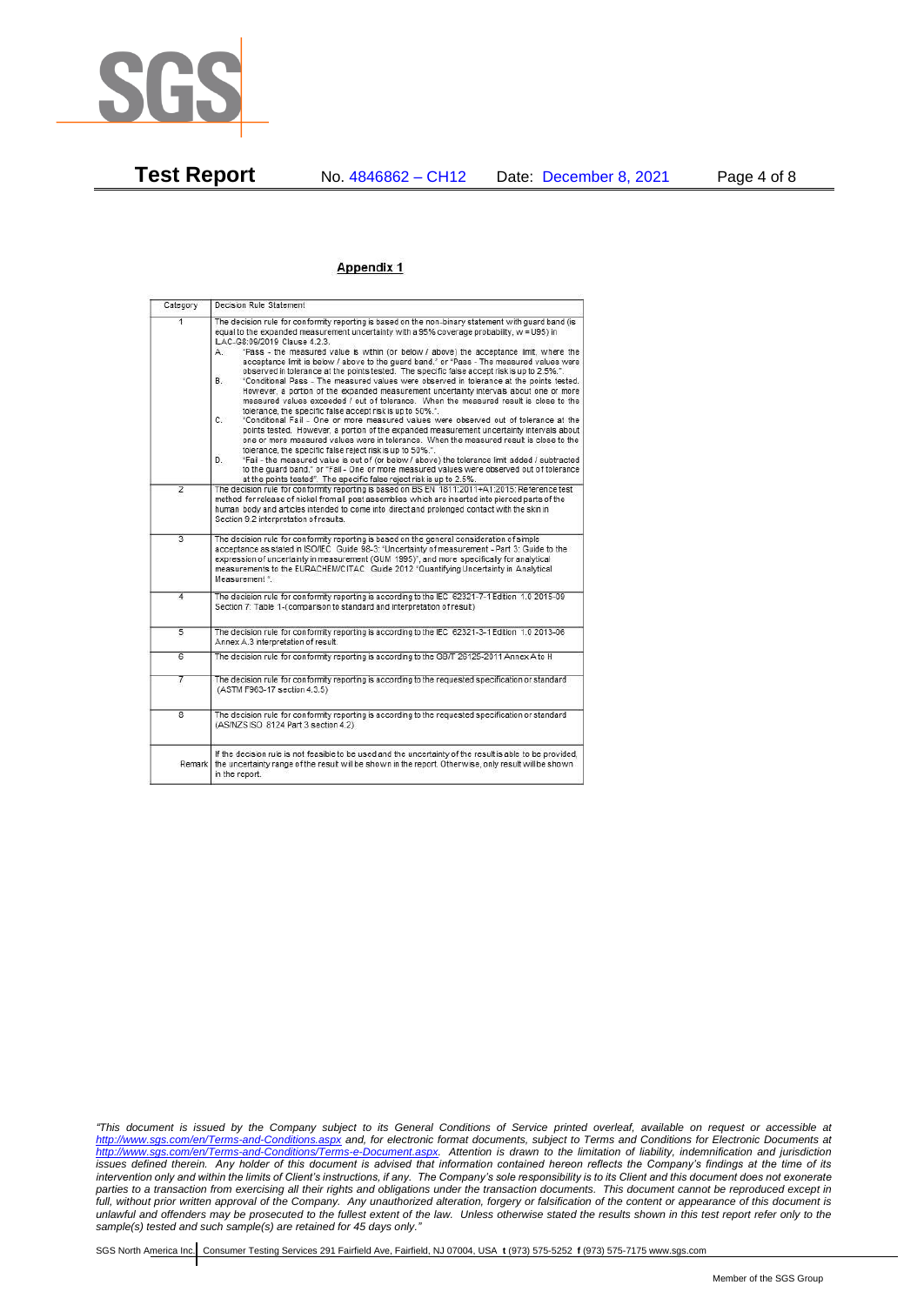

| <b>Test Report</b> | No. 4846862 - CH12 | Date: December 8, 2021 | Page 5 of 8 |
|--------------------|--------------------|------------------------|-------------|
|--------------------|--------------------|------------------------|-------------|

Flowchart:



Note : 1) Boiling water test method was also performed for the analysis of Cr (VI) in metal sample. 2) The polymeric samples were dissolved totally by pre-conditioning method according to above flow chat for Cd, Pb and Hg contents analysis

| Operator:      | Chiu Kan Yuen/ Tang Koon Pang (Acid digestion) |  |
|----------------|------------------------------------------------|--|
|                | Chiu Kan Yuen (Dry Ashing)                     |  |
|                | Nick Liu (Hexavalent Chromium)                 |  |
|                | Kent Wan (PBBs and PBDEs)                      |  |
| Section Chief: | Chan Chun Kit, Dickson                         |  |

*"This document is issued by the Company subject to its General Conditions of Service printed overleaf, available on request or accessible at <http://www.sgs.com/en/Terms-and-Conditions.aspx> and, for electronic format documents, subject to Terms and Conditions for Electronic Documents at [http://www.sgs.com/en/Terms-and-Conditions/Terms-e-Document.aspx.](http://www.sgs.com/en/Terms-and-Conditions/Terms-e-Document.aspx) Attention is drawn to the limitation of liability, indemnification and jurisdiction issues defined therein. Any holder of this document is advised that information contained hereon reflects the Company's findings at the time of its intervention only and within the limits of Client's instructions, if any. The Company's sole responsibility is to its Client and this document does not exonerate*  parties to a transaction from exercising all their rights and obligations under the transaction documents. This document cannot be reproduced except in *full, without prior written approval of the Company. Any unauthorized alteration, forgery or falsification of the content or appearance of this document is unlawful and offenders may be prosecuted to the fullest extent of the law. Unless otherwise stated the results shown in this test report refer only to the sample(s) tested and such sample(s) are retained for 45 days only."*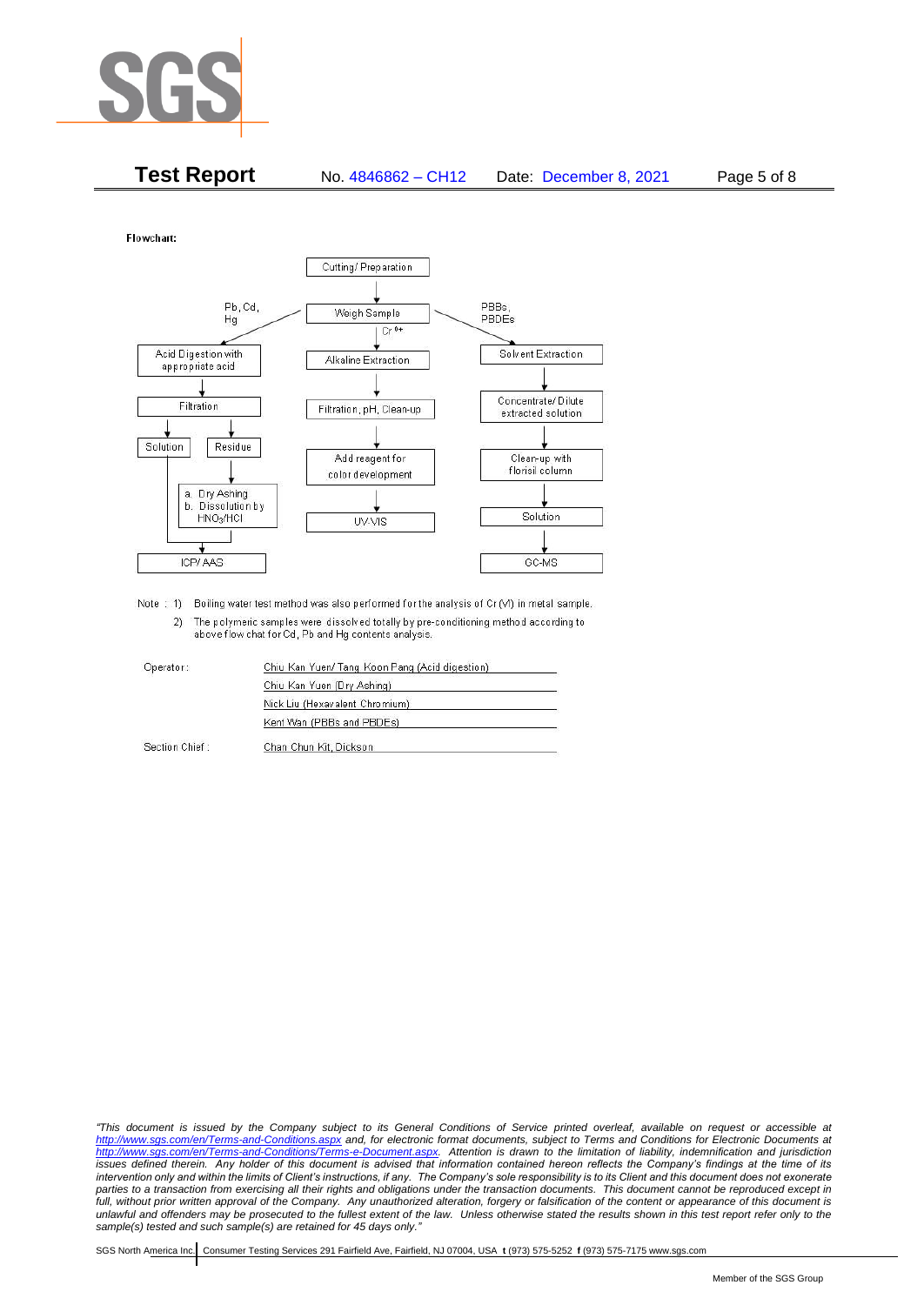

# **Test Report** No. 4846862 – CH12 Date: December 8, 2021 Page 6 of 8

#### **Flowchart for Phthalates measurement**

Method: IEC 62321-8:2017



Tested by Checked by Lumpy Lee Edmund Kwan

*"This document is issued by the Company subject to its General Conditions of Service printed overleaf, available on request or accessible at <http://www.sgs.com/en/Terms-and-Conditions.aspx> and, for electronic format documents, subject to Terms and Conditions for Electronic Documents at [http://www.sgs.com/en/Terms-and-Conditions/Terms-e-Document.aspx.](http://www.sgs.com/en/Terms-and-Conditions/Terms-e-Document.aspx) Attention is drawn to the limitation of liability, indemnification and jurisdiction issues defined therein. Any holder of this document is advised that information contained hereon reflects the Company's findings at the time of its intervention only and within the limits of Client's instructions, if any. The Company's sole responsibility is to its Client and this document does not exonerate*  parties to a transaction from exercising all their rights and obligations under the transaction documents. This document cannot be reproduced except in *full, without prior written approval of the Company. Any unauthorized alteration, forgery or falsification of the content or appearance of this document is unlawful and offenders may be prosecuted to the fullest extent of the law. Unless otherwise stated the results shown in this test report refer only to the sample(s) tested and such sample(s) are retained for 45 days only."*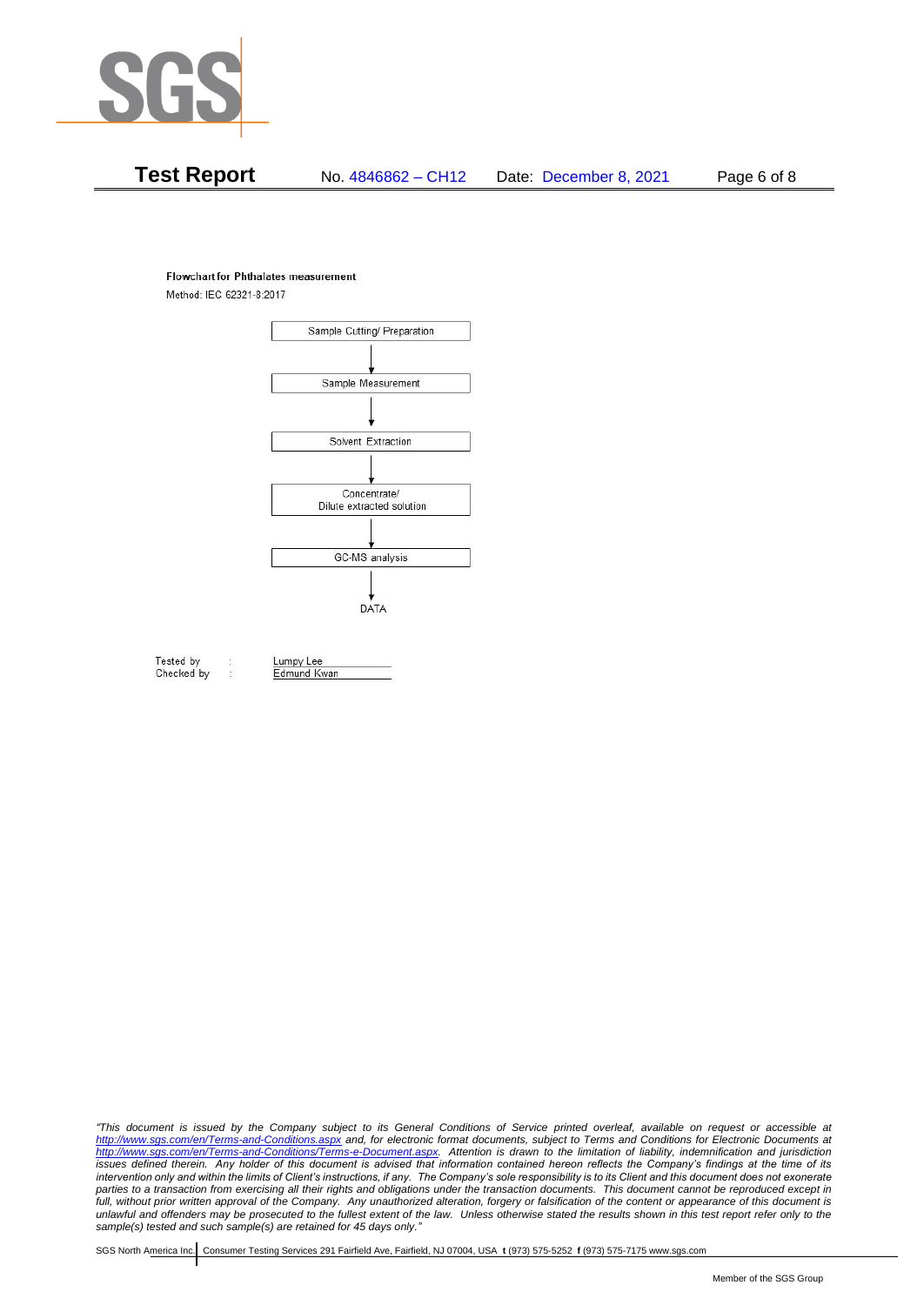

# **Test Report** No. 4846862 – CH12 Date: December 8, 2021 Page 7 of 8

**Flowchart for Halogen Free Test** 

Method: BS EN14582:2016



Operator: Supervisor: Tang Ying Sam Chan Chun Kit (Dickson)

*"This document is issued by the Company subject to its General Conditions of Service printed overleaf, available on request or accessible at <http://www.sgs.com/en/Terms-and-Conditions.aspx> and, for electronic format documents, subject to Terms and Conditions for Electronic Documents at [http://www.sgs.com/en/Terms-and-Conditions/Terms-e-Document.aspx.](http://www.sgs.com/en/Terms-and-Conditions/Terms-e-Document.aspx) Attention is drawn to the limitation of liability, indemnification and jurisdiction issues defined therein. Any holder of this document is advised that information contained hereon reflects the Company's findings at the time of its intervention only and within the limits of Client's instructions, if any. The Company's sole responsibility is to its Client and this document does not exonerate*  parties to a transaction from exercising all their rights and obligations under the transaction documents. This document cannot be reproduced except in *full, without prior written approval of the Company. Any unauthorized alteration, forgery or falsification of the content or appearance of this document is unlawful and offenders may be prosecuted to the fullest extent of the law. Unless otherwise stated the results shown in this test report refer only to the sample(s) tested and such sample(s) are retained for 45 days only."*